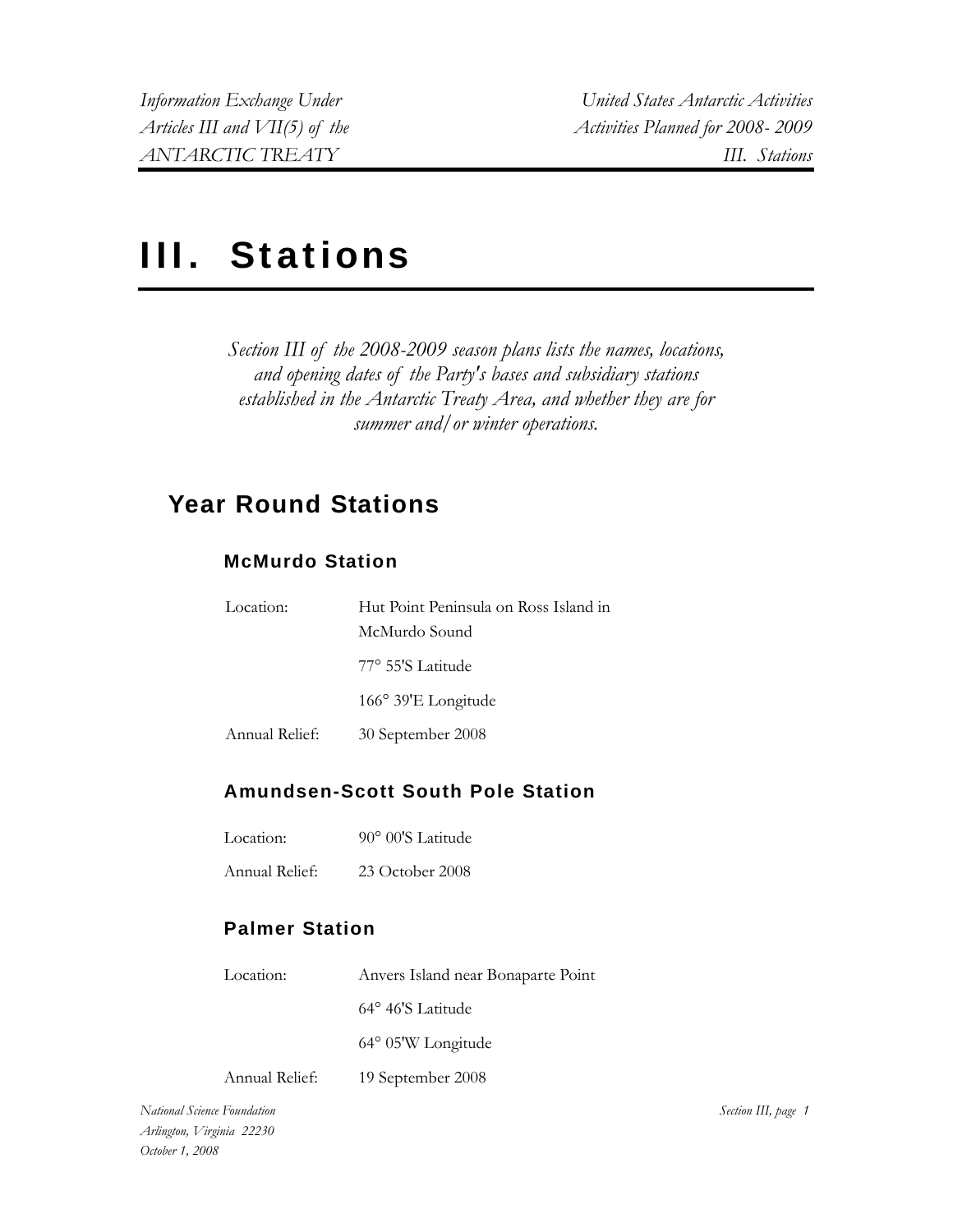# **Austral Summer Camps**

# **Siple Dome Camp**

| Location: | 81° 39'S Latitude   |
|-----------|---------------------|
|           | 149° 04'W Longitude |
| Open:     | 25 October 2008     |
| Close:    | 07 February 2009    |

# **WAIS Divide Camp**

| Location: | 79°40.87'S Latitude  |
|-----------|----------------------|
|           | 112°5.16'E Longitude |
| Open:     | 01 November 2008     |
| Close:    | 07 February 2009     |

# **Lake Bonney Camp**

| Location: | 77°42'S Latitude   |
|-----------|--------------------|
|           | 162°27'E Longitude |
| Open:     | 10 October 2008    |
| Close:    | 10 February 2009   |

#### **Lake Hoare**

| Location: | 76°38'S Latitude   |
|-----------|--------------------|
|           | 162°57'E Longitude |
| Open:     | 10 October 2008    |
| Close:    | 10 February 2009   |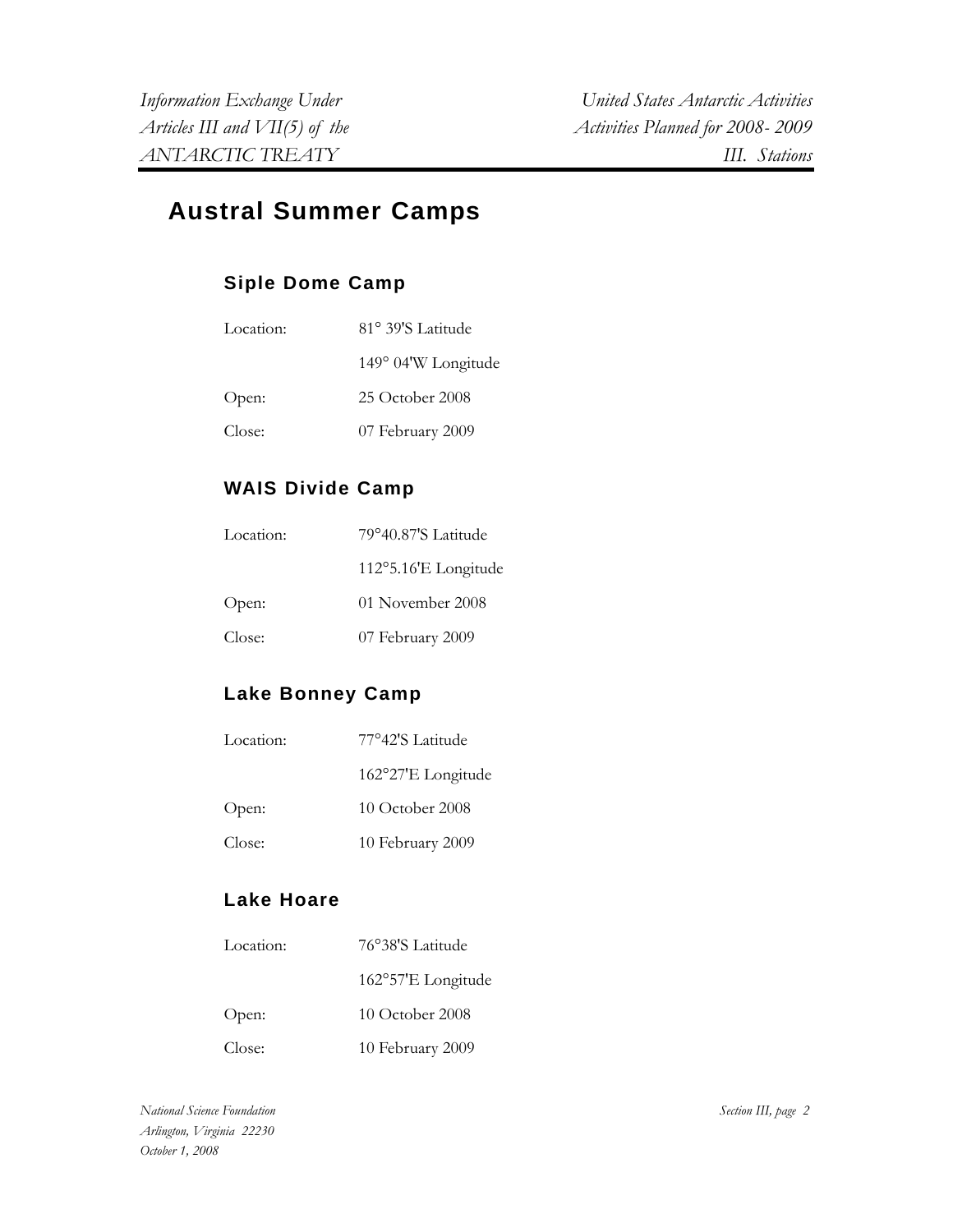#### **Lake Fryxell**

| Location: | 77°36'S Latitude   |
|-----------|--------------------|
|           | 163°07'E Longitude |
| Open:     | 10 October 2008    |
| Close:    | 06 February 2009   |

#### **F6 Camp**

| Location: | 77°21'S Latitude   |
|-----------|--------------------|
|           | 163°09'E Longitude |
| Open:     | 10 October 2008    |
| Close:    | 31 January 2009    |

#### **New Harbor Camp**

| Location: | 77°34'S Latitude   |
|-----------|--------------------|
|           | 163°31'E Longitude |
| Open:     | 10 October 2008    |
| Close:    | 31 January 2009    |

#### **Marble Point Camp**

| Location: | 77°25'S Latitude   |
|-----------|--------------------|
|           | 163°41'S Longitude |
| Open:     | 08 October 2008    |
| Close:    | 12 February 2009   |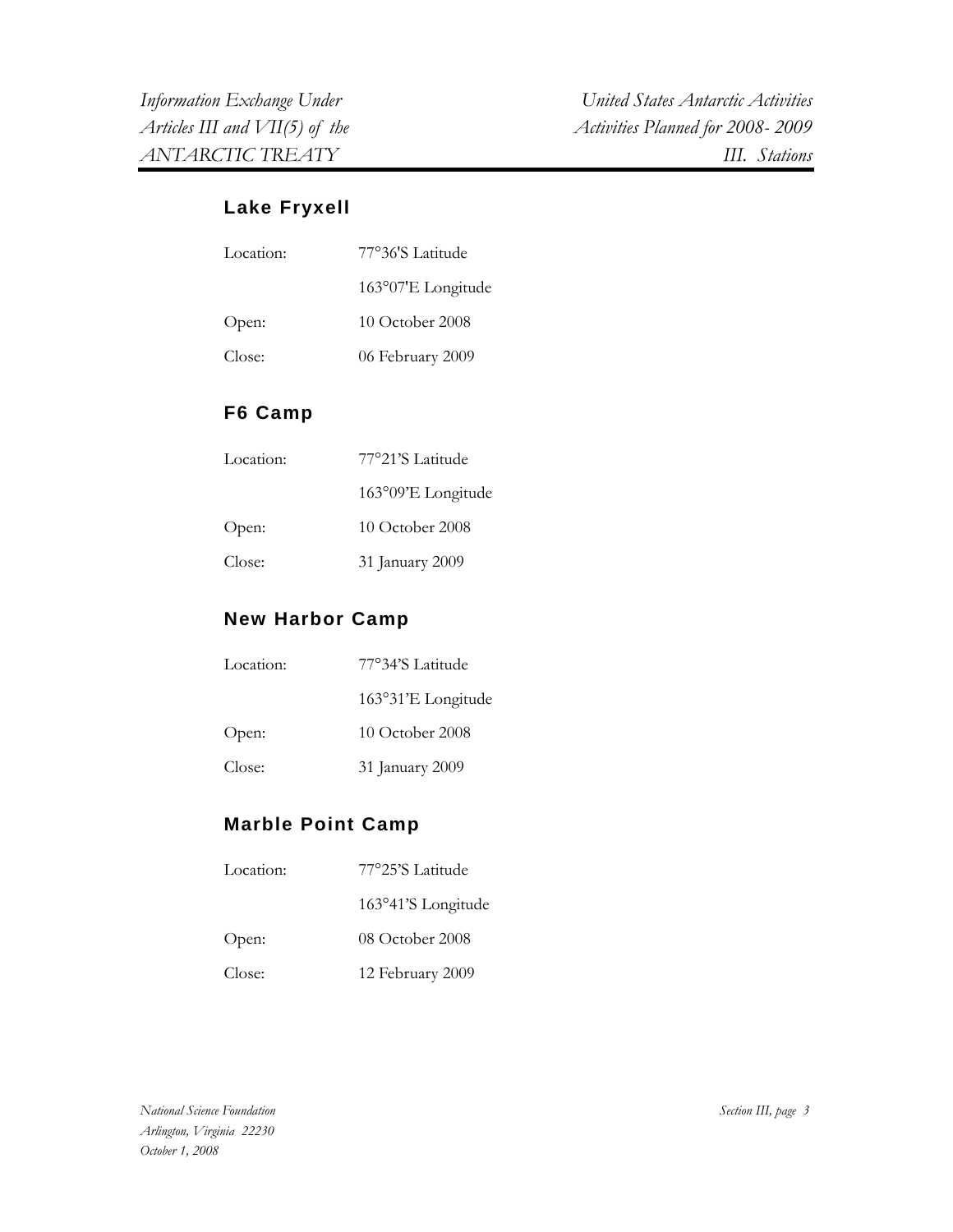#### **Black Island Camp**

| Location: | 78°08'S Latitude   |
|-----------|--------------------|
|           | 166°09'E Longitude |
| Open:     | 08 October 2008    |
| Close:    | 12 February 2009   |

#### **Lower Erebus Hut Camp**

| Location: | 77°30'S Latitude   |
|-----------|--------------------|
|           | 167°10'E Longitude |
| Open:     | 22 November 2008   |
| Close:    | 17 January 2009    |

## **Cape Crozier Camp**

| Location: | 77°30'S Latitude   |
|-----------|--------------------|
|           | 169°40'E Longitude |
| Open:     | 12 October 2007    |
| Close:    | 01 February 2008   |

## **Cape Royds Camp**

| Location: | 77°33'S Latitude   |
|-----------|--------------------|
|           | 166°08'E Longitude |
| Open:     | 12 November 2007   |
| Close:    | 01 February 2008   |